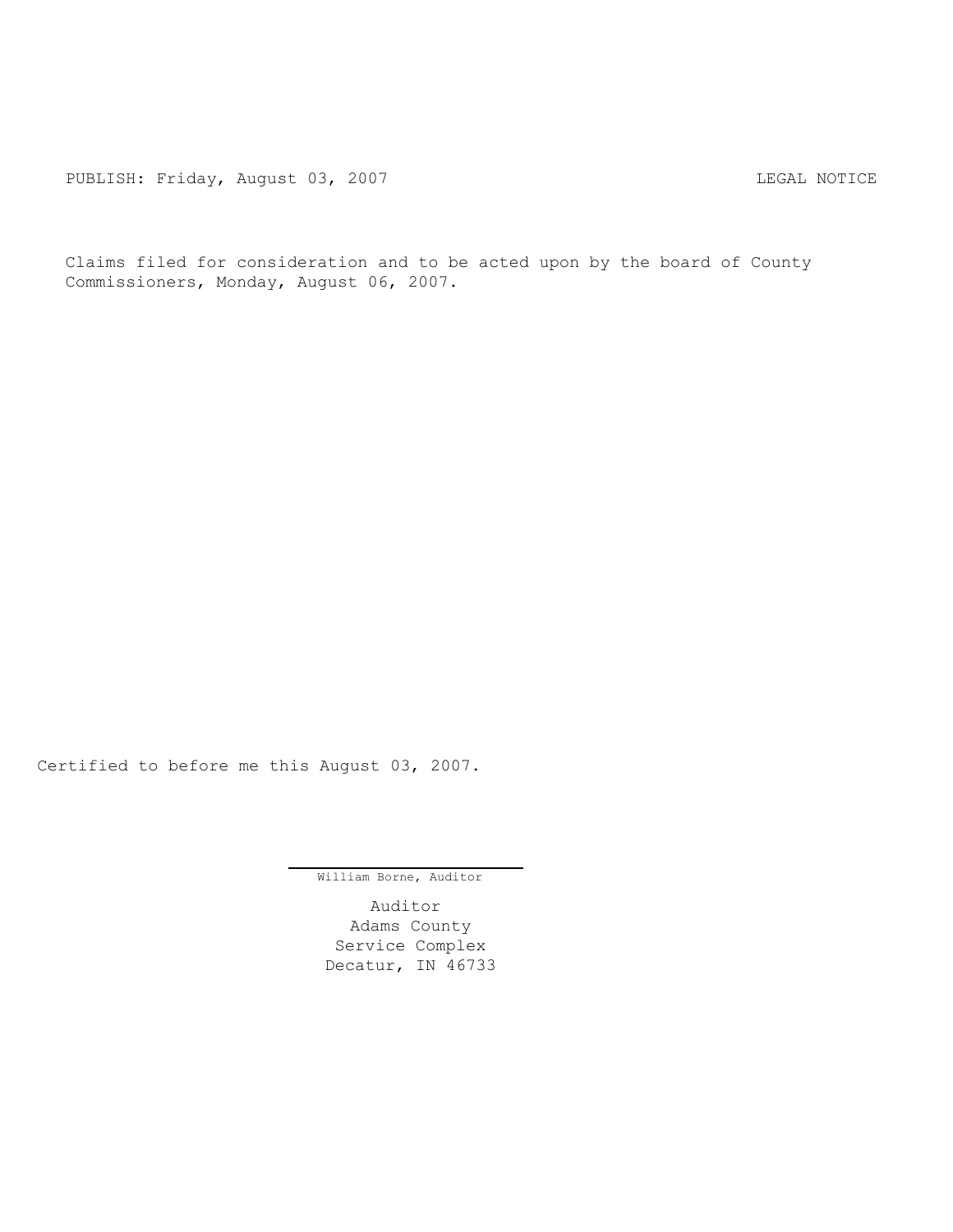

## **Claims Docket for Newspaper Adams County, Indiana**

## For Period: **6/19/2007** to **7/16/2007**

Date Claims to be Paid: **8/6/2007**

*313 W. Jefferson St. Decatur, IN 46733 (219) 724-2600*

| <b>Vendor</b>                   | <b>Amount</b> | <b>Vendor</b>                          | <b>Amount</b> |  |
|---------------------------------|---------------|----------------------------------------|---------------|--|
| <b>Adams County Auto Supply</b> | 675.70        | Adams Memorial Hospital                | 68,576.86     |  |
| <b>Adams County Solid Waste</b> | 7.97          | <b>Adams County Treasurer</b>          | 250.31        |  |
| Indiana Michigan Power          | 10,495.15     | Appraisal Research Corpor              | 3,458.33      |  |
| Arnold Lumber Company           | 784.60        | Baker And Sons Plumbing &              | 325.78        |  |
| Baker And Schultz, Inc.         | 15,566.28     | Barker And Sons Wrecker S              | 265.00        |  |
| Beam, Longest, And Neff         | 8,688.55      | Berne Ready Mix                        | 638.07        |  |
| Berne Tri-Weekly News           | 193.88        | Brown, Blair A.                        | 25.00         |  |
| Hoosier Blue Flame              | 90.00         | Butler, Fairman, & Seufer              | 923.75        |  |
| Bowers, Charles                 | 2,302.92      | <b>Chet's Pest Control</b>             | 210.00        |  |
| Cintas Location #338            | 74.01         | City Of Decatur                        | 947.98        |  |
| Decatur True Value              | 344.56        | <b>Complete Printing Service</b>       | 580.80        |  |
| Computer Systems, Inc.          | 1,462.16      | Courtesy Ford, Inc.                    | 236.18        |  |
| Craigville Telephone Comp       | 119.60        | Decatur Daily Democrat                 | 333.78        |  |
| Maximus, Inc.                   | 7,250.00      | Douglas L. Bauman                      | 50.00         |  |
| Kiess, Duane A.                 | 50.00         | <b>Emergency Radio Service</b>         | 2,075.00      |  |
| Ernst Truck Equipment, In       | 66.35         | Fort Wayne Newspapers, In              | 45.50         |  |
| Frame Service, Inc.             | 144.78        | Gerber's Super Valu, Inc.              | 2,658.14      |  |
| Gordon Food Service             | 7,923.54      | Graber Insurance, Inc.                 | 350.00        |  |
| Graybar                         | 385.10        | Helena Chemical                        | 4,154.00      |  |
| Hilty Engine Service            | 109.44        | <b>Innovative Concepts</b>             | 119.08        |  |
| Heimann, James                  | 10.86         | K-Mart                                 | 188.45        |  |
| Kiess Electric                  | 330.61        | L & S Distributing                     | 10,492.13     |  |
| Landis & Sons Drainage          | 198.60        | Legal Directories Publish              | 116.75        |  |
| Lehman Feed Mill                | 6,310.00      | MacAllister Machinery Com              | 457.31        |  |
| Bauman, Marcia                  | 50.00         | Burry, Mark S                          | 25.00         |  |
| Gresla, Mark S. Md              | 407.92        | Meshberger Brothers Stone              | 64,654.45     |  |
| Monroe Water Department         | 97.59         | Kone, Inc.                             | 166.00        |  |
| Moser Motor Sales, Inc.         | 2,749.05      | National Oil And Gas                   | 636.11        |  |
| Nipsco                          | 1,267.35      | Schwartz, Palmer                       | 88.44         |  |
| Park Center, Inc.               | 51.46         | Miller, Patrick                        | 1,803.92      |  |
| Portland Motor Parts, Inc       | 21.99         | EMP Co-op, Inc.                        | 3,044.00      |  |
| Quik Stop                       | 394.27        | Rorick Electric                        | 156.36        |  |
| Roto-Rooter                     | 210.00        | Scott's                                | 622.86        |  |
| Selking International           | 1,062.65      | <b>Shifferly Dodge</b>                 | 36.40         |  |
| Embarq Communications, Inc.     | 277.87        | Steven R. Jenkins Company              | 298.50        |  |
| <b>Stone-Street Quarries</b>    | 19,931.71     | Stoppenhagen Eggs                      | 30.00         |  |
| Reynolds, Tamara J.             | 100.00        | Print Shop                             | 2,594.45      |  |
| Sheets, Thomas Wade             | 38.20         | Top Supply Company                     | 244.51        |  |
| <b>Tractor Supply Company</b>   | 119.75        | Tri-State First Aid                    | 47.55         |  |
| Trisha Hockemeyer               | 74.75         | Two Brothers Restaurant                | 47.88         |  |
| U.S. Postmaster                 | 5,587.00      | Underground Pipe & Valve,              | 385.70        |  |
| Welder Services, Inc.           | 148.80        | Wemhoff Land Surveying, I              | 2,512.13      |  |
| West Payment Center             | 446.50        | Crone, William L.                      | 260.40        |  |
| D & D Auto Sales                | 325.87        | <b>CVS</b>                             | 11.69         |  |
| Burry, Herman, Miller, Brown    | 240.00        | Swiss City Veterinary                  | 360.00        |  |
| Ikon Office Solutions           | 2,643.45      | National Serv-All                      | 175.07        |  |
| Embarq                          | 9,225.56      | <b>Adams County Highway Department</b> | 2,235.06      |  |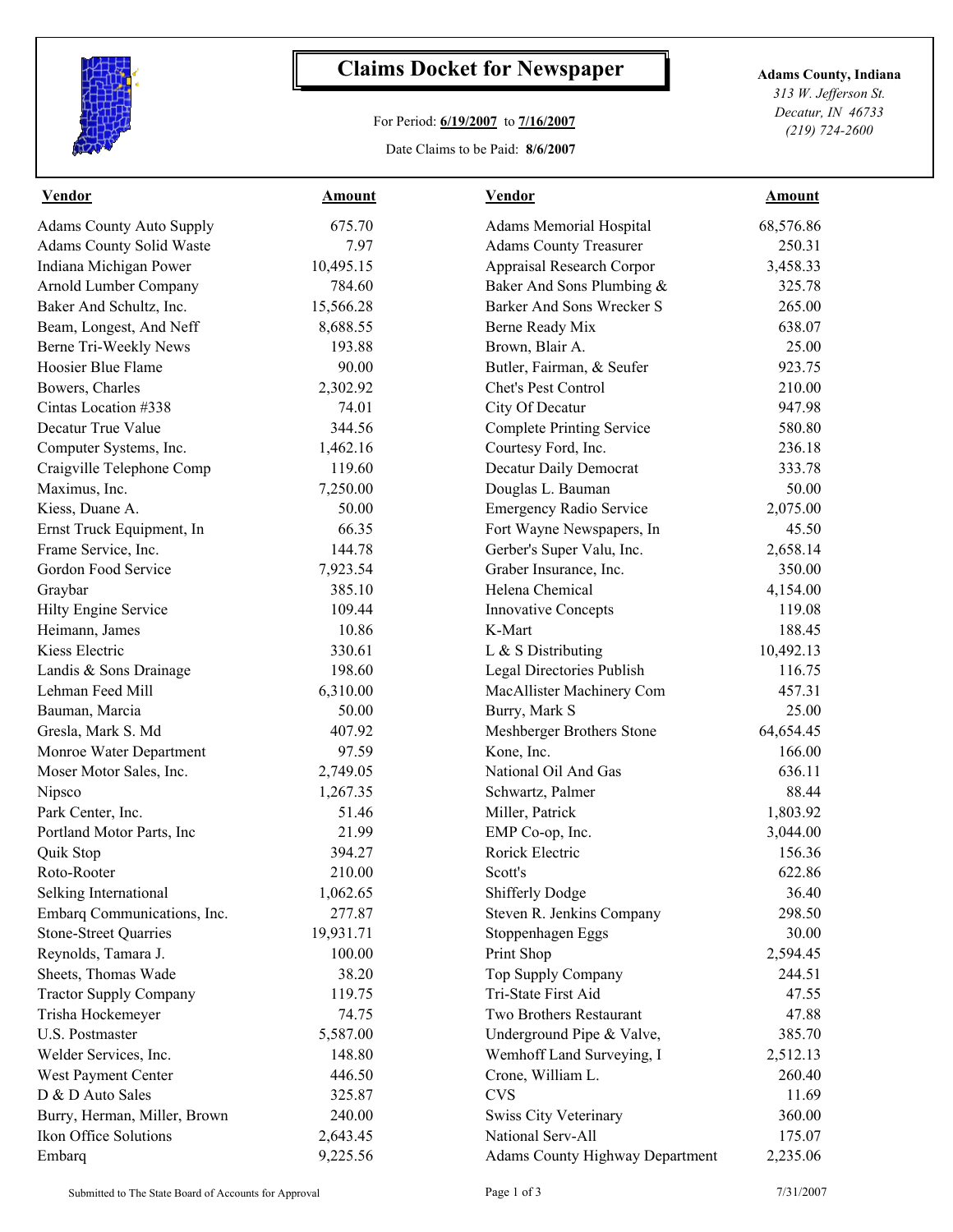| <b>Bit Mat Products</b>                   | 4,845.99   | Imi Irving Material, Inc.                   | 438.13             |  |
|-------------------------------------------|------------|---------------------------------------------|--------------------|--|
| J. L. Manufacturing & Fab.                | 95.00      | Patrick Norton                              | 212.32             |  |
| Correctional Management Co., Llc          | 8,112.00   | Rudd Equipment                              | 267.82             |  |
| Croy Machine & Fabricatio                 | 105.42     | Mary Baker                                  | 10.00              |  |
| Thyssenkrupp Elevators                    | 498.42     | Wells County Reporting Se                   | 112.75             |  |
| Dave Luginbill Excavating & Trucking      | 66.24      | The Grainery Company                        | 308.00             |  |
| Schurger, Zurcher, Harvey, Snyder, Brov   | 37.00      | DuWayne W. Herman                           | 25.00              |  |
| Purdue University                         | 1,319.84   | Myers Furniture                             | 409.98             |  |
| Habegger Flooring Distributors            | 94.40      | Hobart Sales And Service                    | 488.00             |  |
| William Rumple                            | 50.00      | <b>Bluhm And Reber</b>                      | 235.00             |  |
| Waste Management                          | 224.64     | <b>B</b> Secure Alarm Systems               | 1,623.16           |  |
| <b>Energy Products</b>                    | 182.75     | Decatur Veterinary Hospit                   | 15.00              |  |
| Don Myers Plumbing                        | 1,421.21   | Darlene Black                               | 49.28              |  |
| Office Depot                              | 256.95     | City Of Decatur Park Depa                   | 3,276.67           |  |
| Jackson Oil & Solvents, I                 | 565.44     | Emergency Management Alli                   | 250.00             |  |
| Boys & Girls Club                         | 1,500.00   | Dr. Michael Ainsworth                       | 210.00             |  |
| Chad W. Sprunger                          | 1,153.11   | Zurcher Tire, Inc.                          | 349.54             |  |
| Pioneer Associates, Inc.                  | 32,061.53  | <b>KOI</b> Computers                        | 35.00              |  |
| Northern District Clerks                  | 90.00      | Hull Brothers, Inc.                         | 256.38             |  |
| Tom Magnan/Special Needs                  | 528.21     | Kristina Buckner                            | 36.52              |  |
| Arthur J. Booth                           | 150.00     | Judy Studebaker                             | 46.60              |  |
| John Fox                                  | 50.00      | Lexis-Nexis                                 | 210.00             |  |
| Benicomp, Inc.                            | 268,139.08 | Pizza Hut                                   | 61.01              |  |
| Harvest Land Co-op                        | 26,035.29  | <b>United Parcel Service</b>                | 100.00             |  |
| Wal-Mart                                  | 55.03      | J. D. Digging                               | 788.82             |  |
| Adams County Truck Repair                 | 14.96      | Advanced Imaging Solutions, Inc.            | 335.61             |  |
| Laundry City Equipment                    | 225.00     |                                             | 195.00             |  |
|                                           | 730.00     | Hasler, Inc.<br>Treasurer, State of Indiana |                    |  |
| Impac                                     | 619.68     |                                             | 2,708.00<br>138.00 |  |
| Mary A. Kitson                            |            | Adams County Sheriff                        |                    |  |
| Waymire A. P. S., Inc.                    | 117.00     | Harvest Land Co-op                          | 132.88             |  |
| Michael G. Werling                        | 588.75     | Franklin Covey Company                      | 109.69             |  |
| Connie Ellenberger                        | 54.28      | Correctional Program Services               | 1,155.60           |  |
| Wheeler's Sharpening                      | 60.60      | Troyer's                                    | 3,722.22           |  |
| Lautzenheiser, Myers, Feeback, Spear, Kir | 485.30     | T. F. Braun Company                         | 513.71             |  |
| Dennis Caffee                             | 660.00     | Laura L. Schaadt                            | 182.75             |  |
| Michele Morehous                          | 176.65     | McKesson Medical - Surgical                 | 167.79             |  |
| <b>Uricks Trucking</b>                    | 2,325.00   | <b>Tracy Heltz Noetzel</b>                  | 374.80             |  |
| Nordmann Law Offices                      | 204.75     | Larry Weaver                                | 141.08             |  |
| Print Source                              | 255.04     | Bi-County Services, Inc.                    | 3,576.44           |  |
| Joseph M. Johnson, III                    | 685.15     | <b>Standard Register Company</b>            | 141.44             |  |
| Schenkel's Dairy                          | 238.05     | Daniel M. Grove                             | 1,659.44           |  |
| Steve Johnson Construction                | 105.00     | Alpine Falls, Inc.                          | 185.27             |  |
| William Borne                             | 9.83       | Randall Clifton                             | 20.00              |  |
| Marvin Hirschy                            | 159.10     | Jeter Systems Corporation                   | 630.90             |  |
| Extinguisher Co. No. 1                    | 85.00      | SemMaterials, L.P.                          | 331,277.03         |  |
| Wells Fargo                               | 128,592.00 | Verizon Wireless                            | 1,069.96           |  |
| <b>Stationair's Express</b>               | 316.33     | Landon Patterson                            | 156.64             |  |
| Holly L. Degitz                           | 98.00      | Indiana Office of Technology                | 338.81             |  |
| Personal Touch Specialities & Gifts       | 95.19      | Global GOVT SYX Services                    | 796.42             |  |
| Chad Kukelhan                             | 25.00      | Cochran Distributing                        | 108.00             |  |
| Pamela J. Hestermann                      | 2,871.70   | Cintas Location #G64                        | 992.88             |  |
| John August                               | 14.84      | Lynne Teeter                                | 100.00             |  |
| Digital - Ally                            | 4,025.00   | Farm Plan                                   | 1,305.62           |  |
| Julie Jahn                                | 25.00      | LBH Chemical & Industrial                   | 556.06             |  |
| Fort Wayne Medical Laboratory             | 124.00     | Blake Taylor, DMD                           | 455.00             |  |
| Terri Borne                               | 100.00     | Mediacom                                    | 139.95             |  |